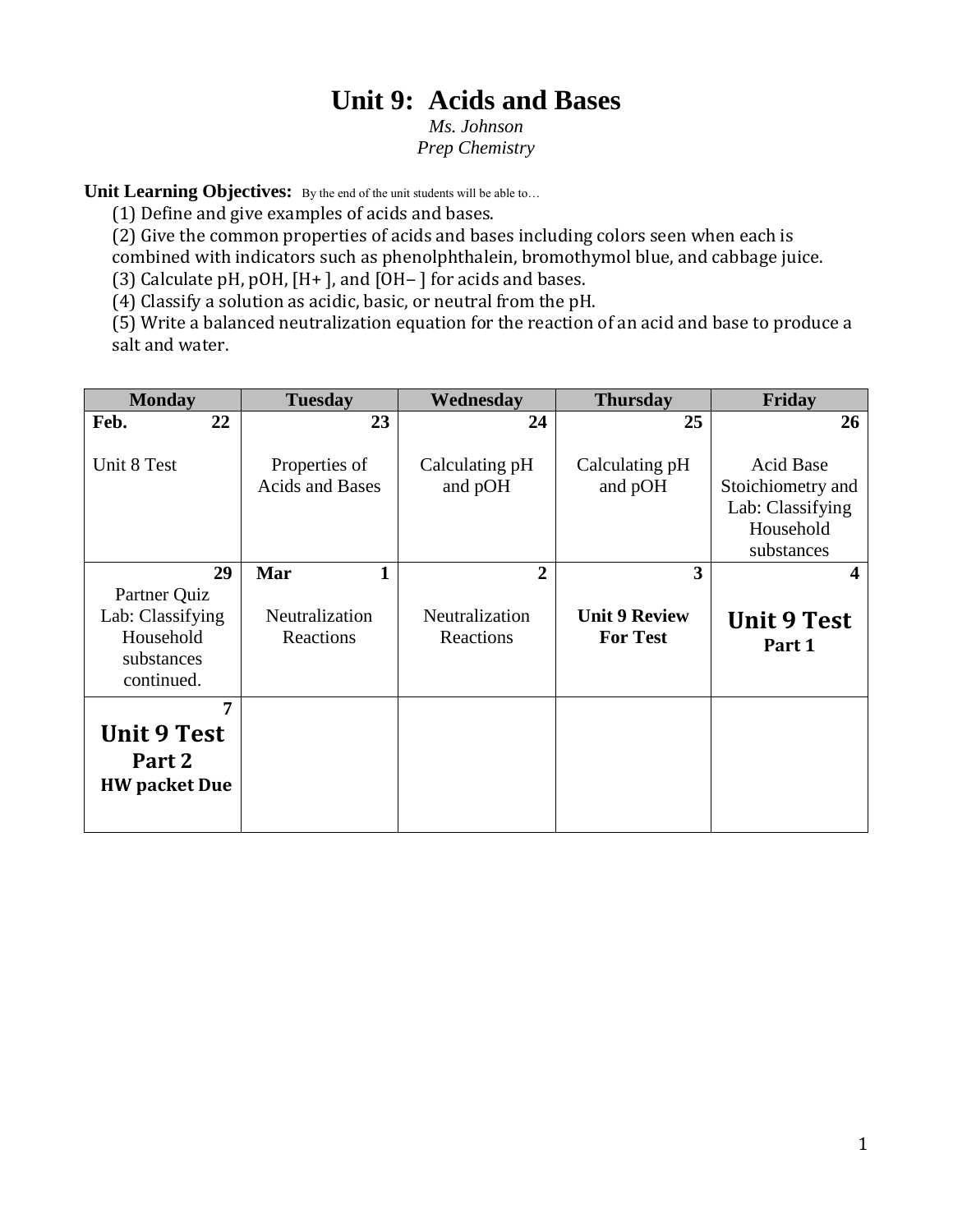#### Acids and Bases

Acid:

Base:

## Properties of Acids and Bases:

| Acid                                         | <b>Base</b>                                 |  |  |  |  |
|----------------------------------------------|---------------------------------------------|--|--|--|--|
| pH<7.0                                       | pH>7.0                                      |  |  |  |  |
| taste sour                                   | taste bitter                                |  |  |  |  |
| react with metals to produce hydrogen gas    | feel slippery                               |  |  |  |  |
| pH paper turns red                           | pH paper turns blue                         |  |  |  |  |
| phenolphthalein is colourless                | phenolphthalein turns pink                  |  |  |  |  |
| bromothymol blue turns yellow                | bromothymol blue stays blue                 |  |  |  |  |
| cabbage juice turns pink                     | cabbage juice turns blue/green              |  |  |  |  |
| an acid in solution will conduct electricity | a base in solution will conduct electricity |  |  |  |  |

## pH and pOH

pH:

pOH:

|             |      |                                                                                                                              |      |      |                                                                                                                                                                                                                                                                                                                                                                    |                             | $[H^+]$<br>pH |                 |     |         |      |                         |      |      |
|-------------|------|------------------------------------------------------------------------------------------------------------------------------|------|------|--------------------------------------------------------------------------------------------------------------------------------------------------------------------------------------------------------------------------------------------------------------------------------------------------------------------------------------------------------------------|-----------------------------|---------------|-----------------|-----|---------|------|-------------------------|------|------|
| 1.0         |      |                                                                                                                              |      |      | $1.0x10^{1} \left[ \right. 1.0x10^{2} \left[ \right. 1.0x10^{3} \left[ \right. 1.0x10^{4} \left[ \right. 1.0x10^{5} \left[ \right. 1.0x10^{5} \left[ \right. 1.0x10^{7} \left[ \right. 1.0x10^{3} \left[ \right. 1.0x10^{9} \left[ \right. 1.0x10^{10} \left[ \right. 1.0x10^{11} \right] \right. 1.0x10^{12} \left[ \right. 1.0x10^{13} \left[ \right. 1.0x10^{1$ |                             |               |                 |     |         |      |                         |      |      |
|             |      |                                                                                                                              |      |      |                                                                                                                                                                                                                                                                                                                                                                    |                             |               |                 |     |         |      |                         |      |      |
| 0           | 1.0  | 2.0                                                                                                                          | 3.0  | 4.0  | 5.0                                                                                                                                                                                                                                                                                                                                                                | 6.0                         | 7.0           | 8.0             | 9.0 | 10.0    | 11.0 | 12.0                    | 13.0 | 14.0 |
| <b>ACID</b> |      |                                                                                                                              |      |      |                                                                                                                                                                                                                                                                                                                                                                    |                             | <b>BASE</b>   |                 |     |         |      |                         |      |      |
|             |      |                                                                                                                              |      |      |                                                                                                                                                                                                                                                                                                                                                                    |                             |               |                 |     |         |      |                         |      |      |
| 14.0        | 13.0 | 12.0                                                                                                                         | 11.0 | 10.0 | 9.0                                                                                                                                                                                                                                                                                                                                                                | 8.0                         | 7.0           | 6.0             | 5.0 | 4.0     | 3.0  | 2.0                     | 1.0  |      |
|             |      | 1.0x10 <sup>14</sup> 1.0x10 <sup>13</sup> 1.0x10 <sup>12</sup> 1.0x10 <sup>11</sup> 1.0x10 <sup>10</sup> 1.0x10 <sup>9</sup> |      |      |                                                                                                                                                                                                                                                                                                                                                                    | 1.0x10 <sup>5</sup> 1.0x107 |               | 1.0x106 1.0x105 |     | 1.0x104 |      | 1.0x103 1.0x102 1.0x101 |      | 1.0  |

 $[OH<sup>-</sup>]$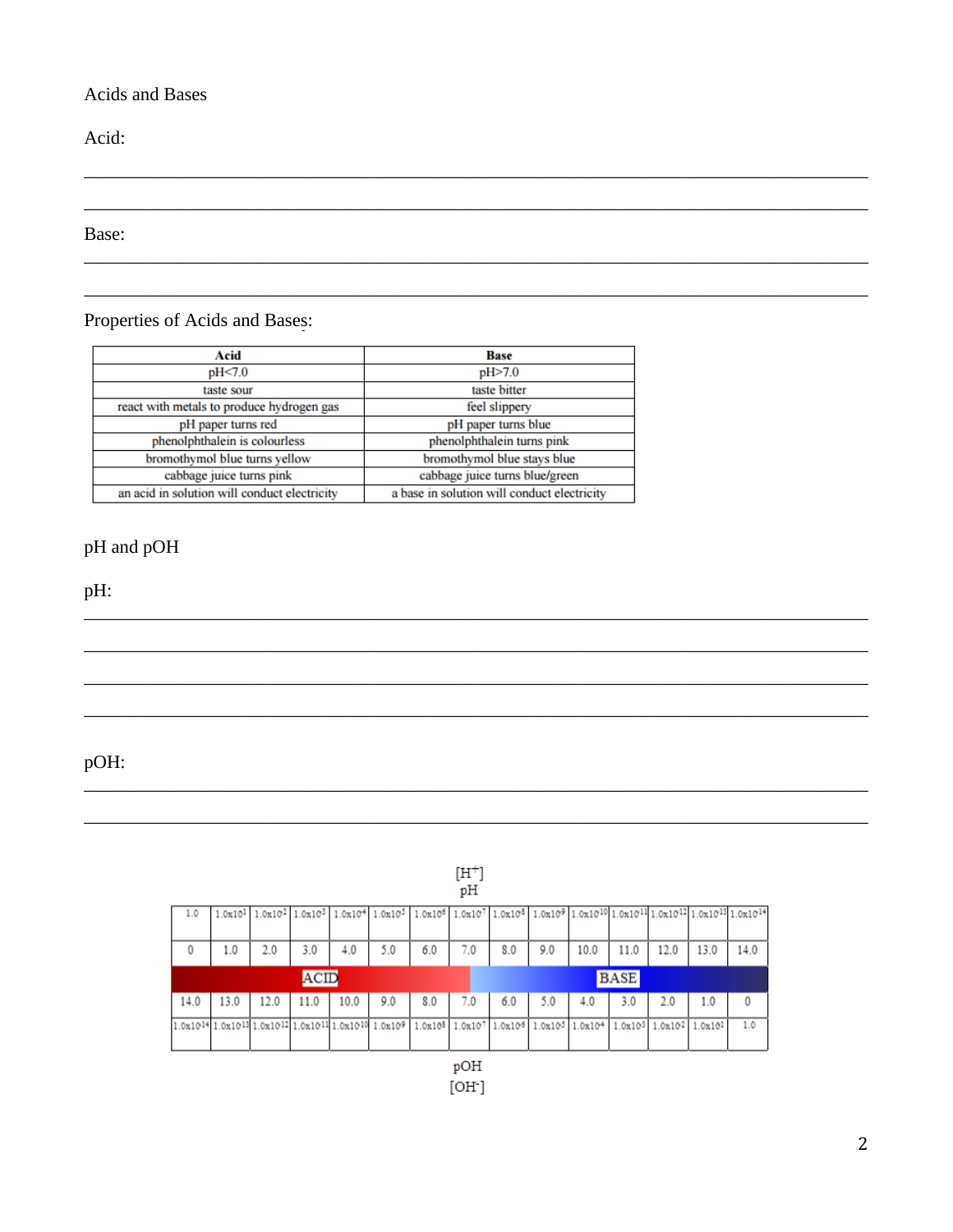The pH scale is a base-10 logarithmic scale, which means that every change of one unit on the pH scale represents a change in the acidity by a factor of 10. More specifically, every decrease of one unit of the pH scale is equivalent to a tenfold increase in the hydrogen ion concentration.

Ex. A solution with a pH of one is \_\_\_\_\_\_\_\_\_\_\_\_\_\_\_\_ times more acidic than a solution with a pH of two.

Ex. A solution with a pH of one is times more acidic that a solution with a pH of three.

| pН | <b>Substance</b>                          |  |  |  |  |  |
|----|-------------------------------------------|--|--|--|--|--|
| 0  | <b>1.0 M HCl</b>                          |  |  |  |  |  |
|    | Stomach Acid, Battery Acid                |  |  |  |  |  |
| 2  | Lemons, Limes, Plums                      |  |  |  |  |  |
| 3  | Grapes, Apples, Pickles, Oranges, Peaches |  |  |  |  |  |
| 4  | Vinegar, Cherries, Tomatoes               |  |  |  |  |  |
| 5  | Banana, Asparagus, Turnips, Pumpkin       |  |  |  |  |  |
| 6  | Milk, Tuna Fish, Peas, Salmon             |  |  |  |  |  |
| 7  | Water                                     |  |  |  |  |  |
| 8  | Egg, Sea Water                            |  |  |  |  |  |
| 9  | <b>Baking Soda</b>                        |  |  |  |  |  |
| 10 | Soap, Antacid                             |  |  |  |  |  |
| 11 | Ammonia, Windex                           |  |  |  |  |  |
| 12 | <b>Laundry Detergent</b>                  |  |  |  |  |  |
| 13 | Drain Cleaner, Bleach                     |  |  |  |  |  |
| 14 | 1.0 M NaOH                                |  |  |  |  |  |

#### **Sample pH Scale**

Acid Base Calculations:

Important Formulas:

Note about significant figures:

- For pH and pOH only the digits after the decimal place are significant.
- Ie. pH=10.20 has two significant figures since there are two numbers after the decimal place.
- Ie. pOH- 1.384 has three significant figures since there are three numbers after the decimal place.

Ex. Calculate the pH if  $[H^+] = 0.015 M$ 

Ex. Calculate  $[H^+]$  if pH= 1.22

Ex. Calculate pOH if  $[OH^-] = 3.8 \times 10^{-4}$  M